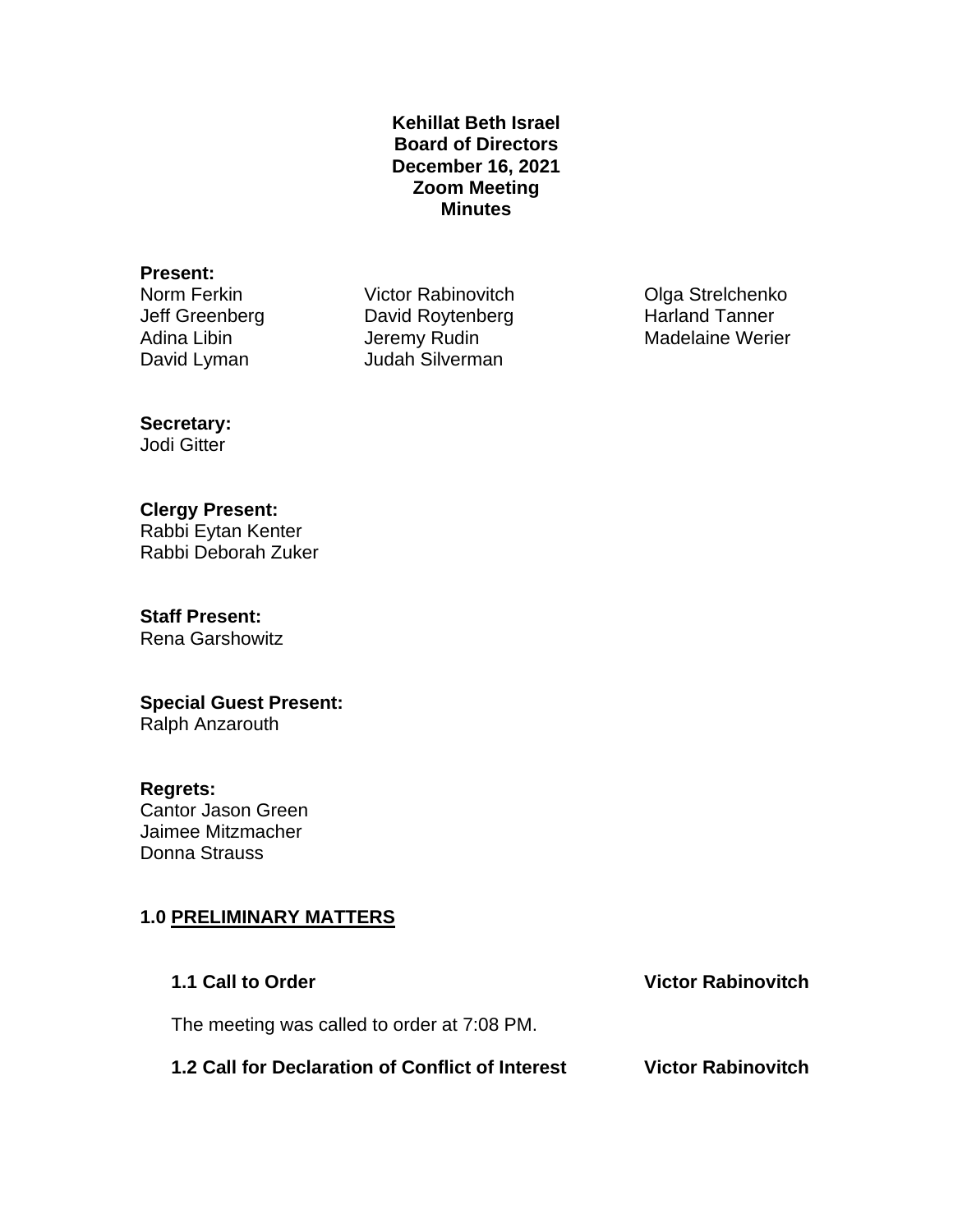None of the members present declared a conflict of interest.

**1.3 D'Var Torah Rabbi Kenter**

**1.4 Moment of Silence to Commemorate Those Congregants Who Have Passed Away Since the Last Board Meeting Victor Rabinovitch**

Sally Taller Carol Zemel

**1.5 Approval of Board Minutes From the Meeting Held on November 16, 2021 Victor Rabinovitch**

**A motion was made by Jodi Gitter and seconded by Jeremy Rudin to approve the Board minutes from the meeting held on November 16, 2021.**

**All were in favour. The motion was carried.**

**1.6 Business Arising from Previous Minutes Victor Rabinovitch**

None

### **2.0 REPORT FROM RITUAL COMMITTEE Ralph Anzarouth**

As Chair of the Ritual Committee, Ralph presented his committee's proposed mandate for the year ahead, as well as the process the committee has embarked on in terms of its objectives.

Ralph presented the three main foci of the committee:

- 1. Ongoing activities and responsibilities which include:
	- o Youth education
	- o Educating and training congregants to lead services
	- o Ritual items: Keeping them clean and polished
	- o Bar Mitzvah family engagement
- 2. Issues to be resolved and implemented which include but are not limited to:
	- o The revamping and completion of the Bar Mitzvah Handbook
	- o Synaplex/parallel services
	- o Broadcasting and streaming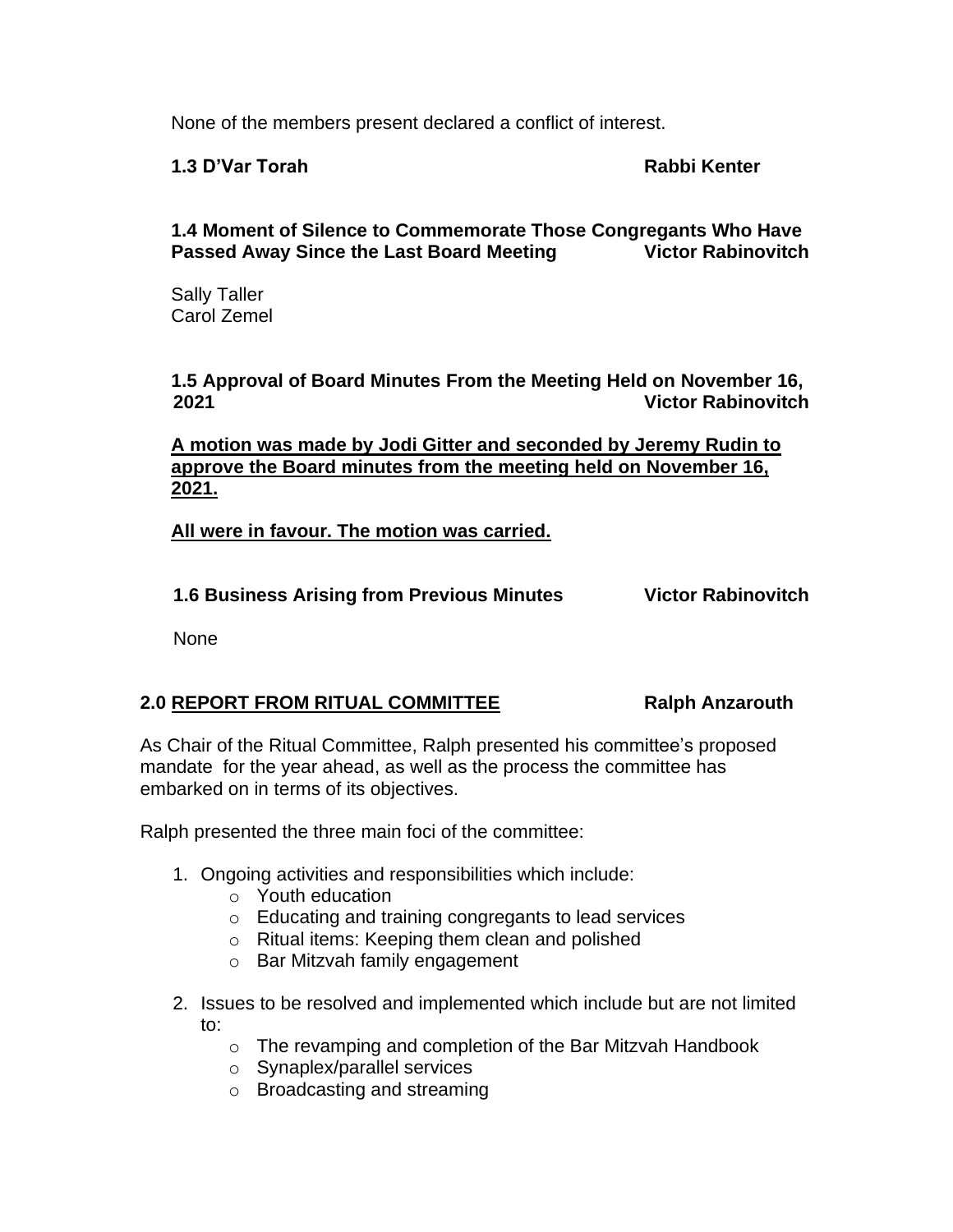- o Increasing the roster of Gabbaim
- 3. Items that require study and consideration by the committee to be presented for Board approval, such as:
	- o Youth Education pertaining to amalgamation with OTT
	- o OVH
	- o Shabbat services architecture

Victor mentioned that this committee has a very large list of subjects for review, discussion and decisions. Ralph mentioned that sub-committees have been created to focus on specific areas, such as the Bar Mitzvah Handbook.

Jeremy commented that there is a general KBI need to refresh the membership data and that the questionnaire for members ought to inquire about the age of members' children so that interest for the new school could be explored. Jeremy also inquired as to what the Ritual Committee's priorities are. Ralph answered:

- o The Bar Mitzvah Handbook
- o Deciding whether or not Kaddish can be recited without a minyan
- o Developing comprehensive intake data of membership
- o Promoting wider knowledge of KBI's nusach for leaders in services

The Chair concluded this item by saying that the Board agreed by consensus with the objectives and focus of the Ritual Committee. Should new issues arise that are important to the functioning of the shul, the Board may ask the Committee to examine those.

# **3.0 REPORTING WITH DISCUSSION AND VOTE**

# **3.1 Business Raised By Any Director Requiring Board Decision and Authority**

None

# **4.0 REPORTING WITH DISCUSSION BUT WITHOUT VOTE**

# **4.1 Update on Ottawa Talmud Torah Gramman Supering Superior Superior Superior Superior Additional Additional A**

Jeremy reported on ongoing discussions with the OTT leadership. He hopes there will be an Agreement in Principle (AIP) in time for the January KBI Board meeting.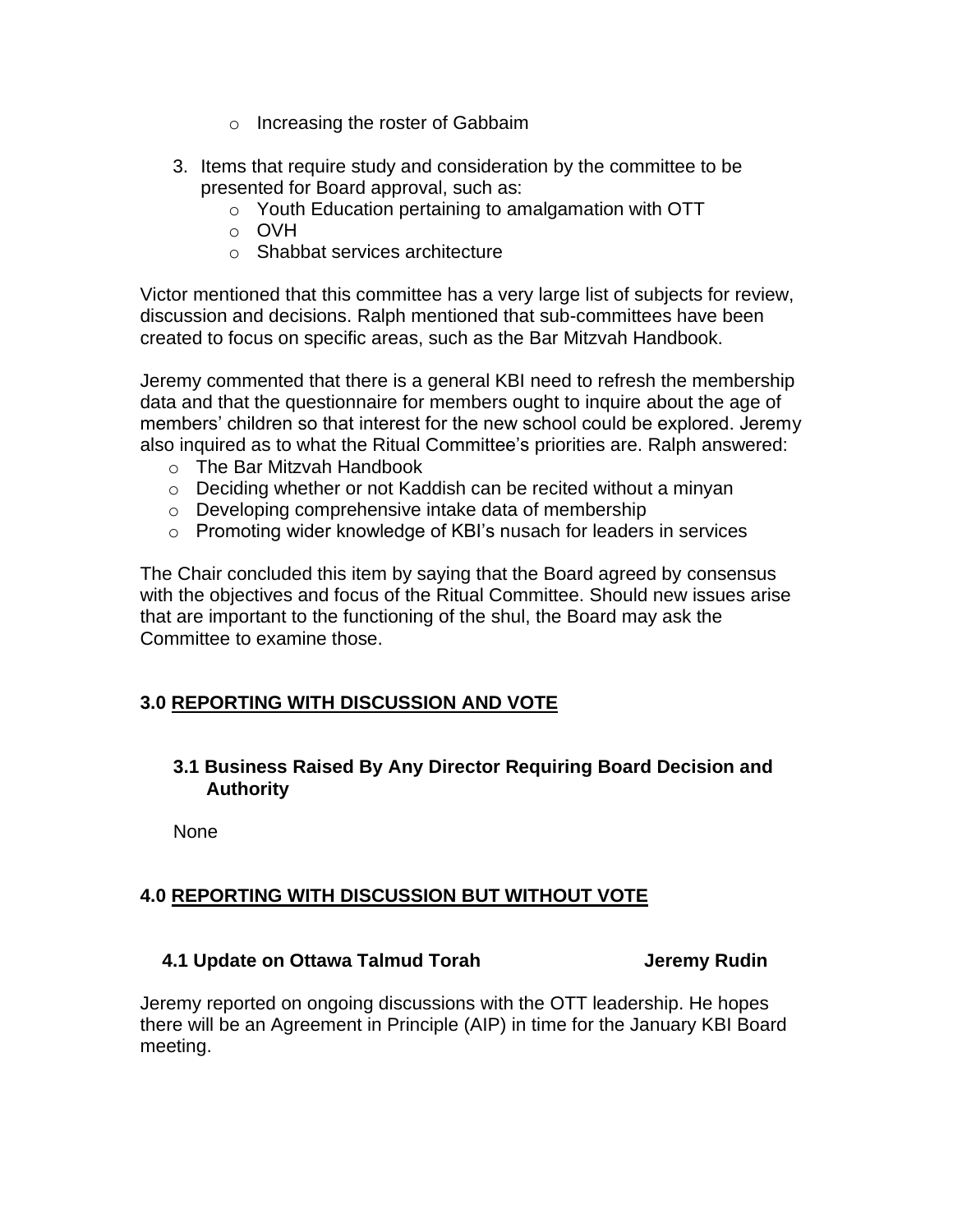A Financial Risk Analysis is being developed. Olga is assisting with this component. OTT typically runs a small operational surplus, which is positive. The financial risks will be presented as part of the future AIP discussion.

Madelaine asked about OTT's current employees and whether they would become employees of KBI. Jeremy replied that a labour expert/lawyer needs to be engaged to advise on details, but he expects that this new group of employees will come under KBI's responsibility.

Rabbi Kenter mentioned his high hopes that both KBI and OTT will benefit from this new arrangement and that the school will thrive.

# **4.2 Update on Life and Legacy Norm Ferkin**

Norm spoke passionately about the need to ensure that we in KBI put in place financial assurances for our future existence. The Life and Legacy campaign is an essential initiative.

Norm reported that currently there are 25 Letters of Intent in which individuals express their commitment to including KBI in their Wills. Approximately 12 people have now formalized their commitment.

David Lyman asked about the process to convert a letter of intent into a firm commitment. Norm explained.

# **4.3 Urgent COVID Adjustments Rena Garshowitz**

Rena mentioned the "Grab and Go" Kiddushes are in place for the next two weeks. January 15<sup>th</sup> is scheduled to be a Celebration Shabbat but KBI's Staff and President will now need to assess whether that event can take place.

Rena spoke about a future shift to require proof of a booster shot for adults, and proof of vaccination for children ages 5-11, perhaps by March 1. This would be two weeks before Purim. A decision on this expanded requirement will be made as soon as the city's vaccinations become widely available.

David Roytenberg asked about the breakfasts that are offered during the weekdays, which typically attract 4-8 people. Rena replied that at this time only the Shabbat Kiddushim are being suspended.

Madelaine suggested a 1-2 week pause for all in-person activities and services. She foresees massive increases in COVID cases over the next few weeks. Norm respectfully disagreed with the suspension idea, saying that only 8-10 masked people come for morning minyan (in a space that holds 100 people) and approximately 40 come on Shabbat (in a space that holds 350 people). He felt that safety is being handled very well.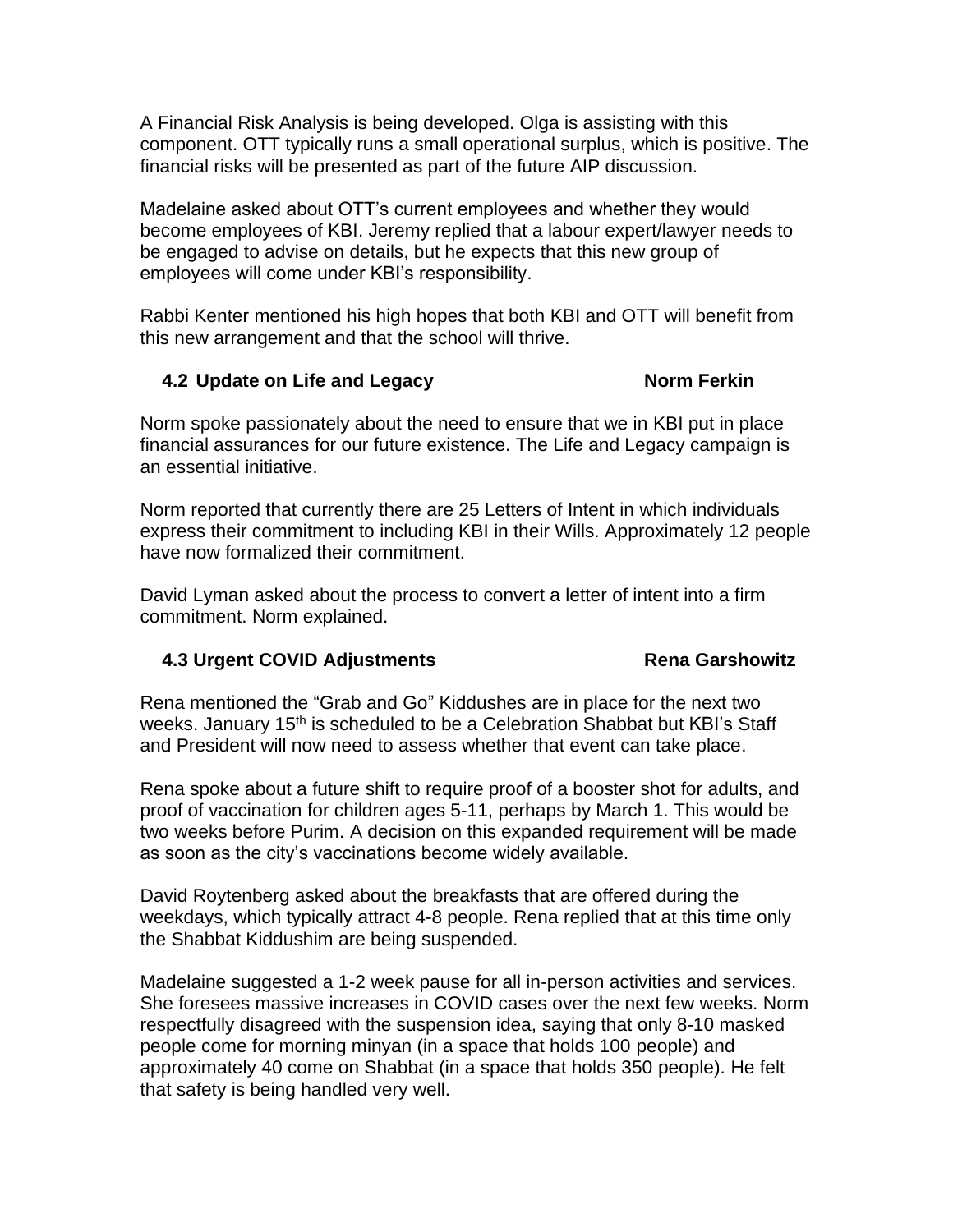Adina asked whether the staff have thoroughly examined what the possible repercussions may be in terms of mandating vaccinations for 5-11 year olds and how that may affect participation. Rena replied that there has been very minimal pushback with respect to KBI's vaccination protocol until now.

Rabbi Zuker mentioned that having the vaccination protocol in place has provided a great sense of relief to many congregants.

Rabbi Kenter said that KBI would examine on a case-by-case basis should any family express dissatisfaction with KBI's protocol.

Judah reminded the Board that KBI has acted swiftly when OPH guidelines changed and that we have remained marginally more conservative than OPH's guidelines. He explained that the Personnel Committee was mandated to seek guidance from congregants with medical expertise and arrive at recommendations for any actions. This small committee can assist KBI's executive leadership to make decisions sensitively and rapidly.

# **5.0FINANCIAL MATTERS**

### **5.1Executive Director's Written Statement Respecting the Status of Staff Salaries and Remittances to Government Rena Garshowitz**

Rena presented the statement for employee wages to the Board. She also explained that the attestation means: salaries have been paid and government remittances have been made.

### **5.2 Review of Finances Adina Libin Adina Libin**

Adina stated that her goal is to present the finances for every quarter, as opposed to monthly. Quarterly presentations give a broader picture of personnel and operational costs, as well as revenues. She also said the Budget will need to be reviewed and possibly revised due to changes in our operating conditions.

Membership has been decreasing slightly over the past few years. A fundraising committee needs to be struck to assist with gaining more revenues for KBI. For now, the Endowment Fund invested with Ottawa's Jewish Community Foundation has provided KBI with decent income to supplement our revenues. David Lyman reiterated comments he has made before that a more fulsome discussion is needed on membership trends and on how to manage our financial needs.

Judah reported that KBI recently was approved to receive just over \$16 000 from CBSO Legacy Fund. These monies will cover the remaining rental cost of the